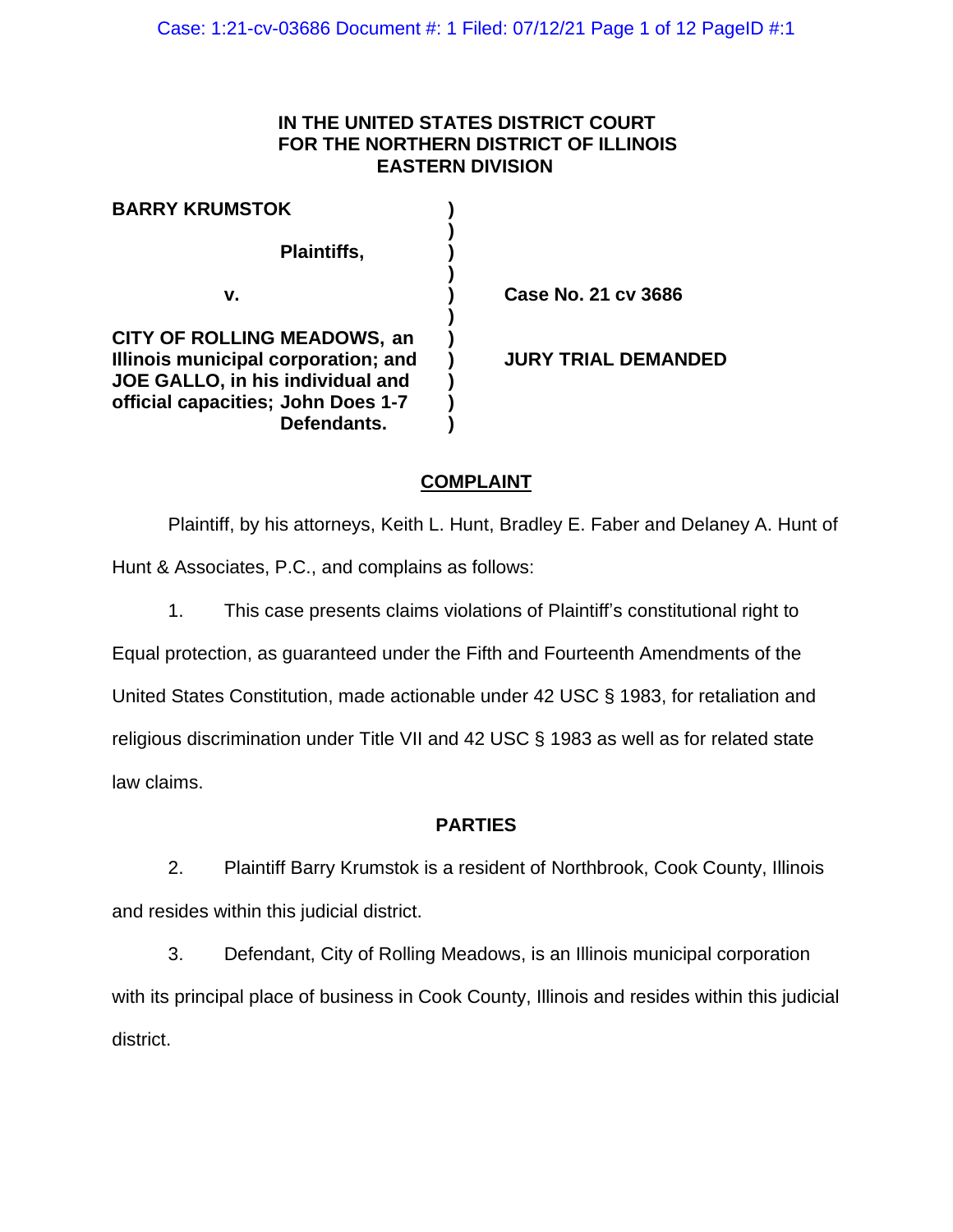#### Case: 1:21-cv-03686 Document #: 1 Filed: 07/12/21 Page 2 of 12 PageID #:2

4. Defendant, Mayor Joe Gallo is a resident of Rolling Meadows, Cook County, Illinois and resides within this judicial district.

#### **JURISDICTION & VENUE**

5. The Court has jurisdiction over the parties and the subject matter under 28 USC §1331 since the claims involve a federal question. The Court has supplemental jurisdiction over related state law claims under 28 USC §1367.

6. Venue is proper in this district under 28 USC §1391 because the defendants reside here, the actions at issue occurred in this district and the Plaintiff's cause of action arose in this judicial district.

#### **FACTUAL ALLEGATIONS**

7. Plaintiff, Barry Krumstok, is a 51 year old Jewish male.

8. Krumstok has been employed since 1999 by the City of Rolling Meadows in various capacities.

9. Krumstok was appointed as the Interim City Manager in 2010.

10. Krumstok was appointed as City Manager in 2011.

11. From at least 2017 through 2019, Gallo was an Alderman in the City of Rolling Meadows.

12. Gallo is sued in both his individual and official capacities.

13. As part of his responsibilities, Krumstok is responsible for investigating allegations of harassment and discrimination made by city employees and elected officials pursuant to the City Code.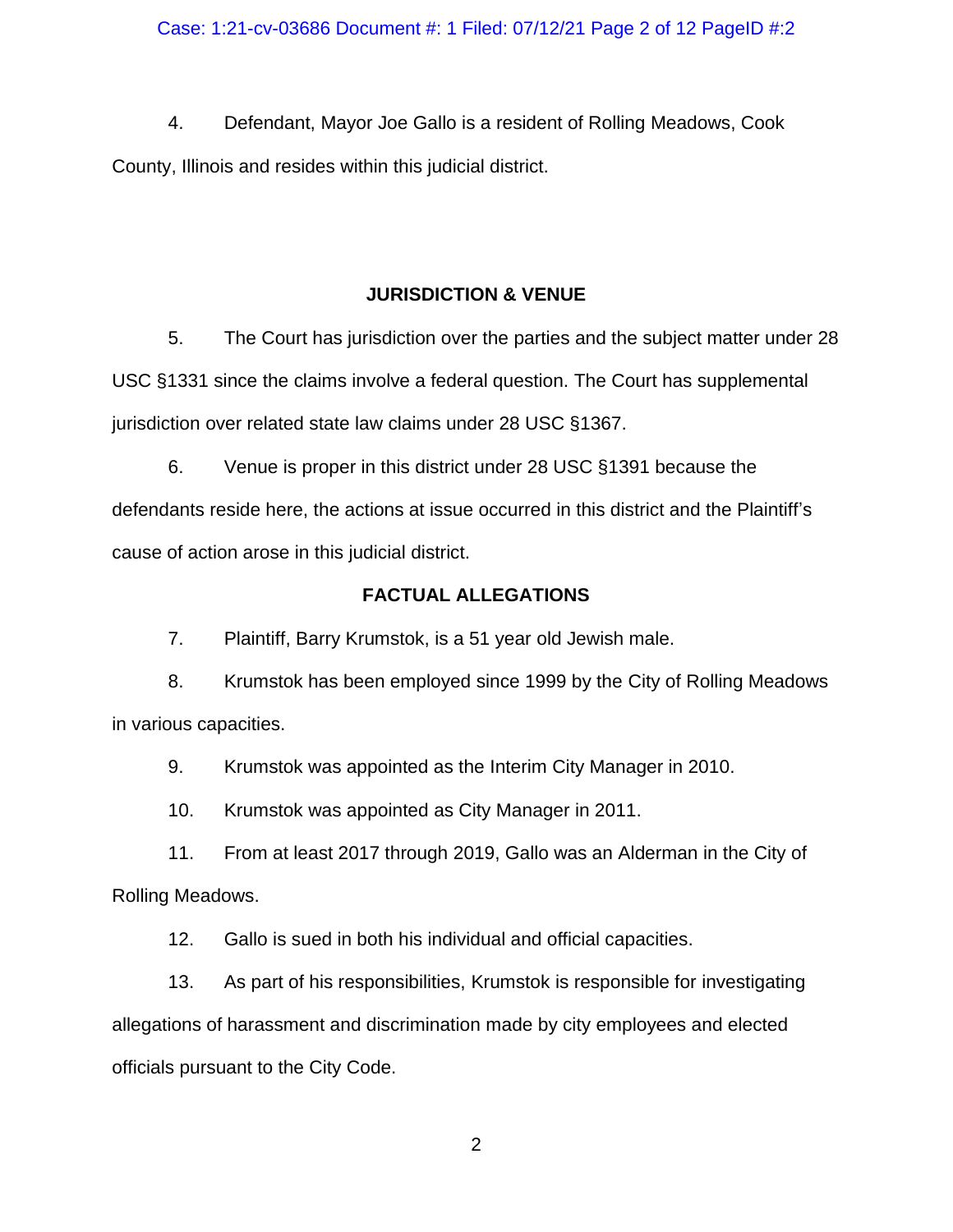#### Case: 1:21-cv-03686 Document #: 1 Filed: 07/12/21 Page 3 of 12 PageID #:3

14. In 2019, Krumstok received a written complaint from a female Alderman alleging harassment by then Alderman Joe Gallo.

15. Krumstok participated in and conducted the investigation on behalf of the City.

16. At the conclusion of the investigation, Krumstok issued a written report and findings, and determined then Alderman Gallo was guilty of harassment toward the female Alderman.

17. In the written report, Krumstok opposed Gallo's discriminatory and harassing conduct, thereby engaging in protected activity.

18. After Krumstok's report was issued, the City Council voted 5-1 to censure then- Alderman Gallo.

19. As a result of the investigation, Krumstok's findings and Gallo's own unlawful conduct, there were numerous newspaper articles written calling public attention to Gallo's misconduct, causing Gallo embarrassment and humiliation.

20. In April 2019, Gallo was elected Mayor of the City of Rolling Meadows.

21. Gallo has a personal vendetta and discriminatory animus toward Krumstok, based on Krumstok's role in participating in the 2019 investigation and based on Krumstok's opposition of Gallo's unlawful harassing and discriminatory conduct.

22. Since his election as Mayor, Gallo has made numerous threats toward Krumstok telling him "I guess you won't be retiring from here", "you never should have done that investigation" and "you never should have issued that report."

23. Mayor Gallo has made such threats to Krumstok on approximately a half dozen occasions.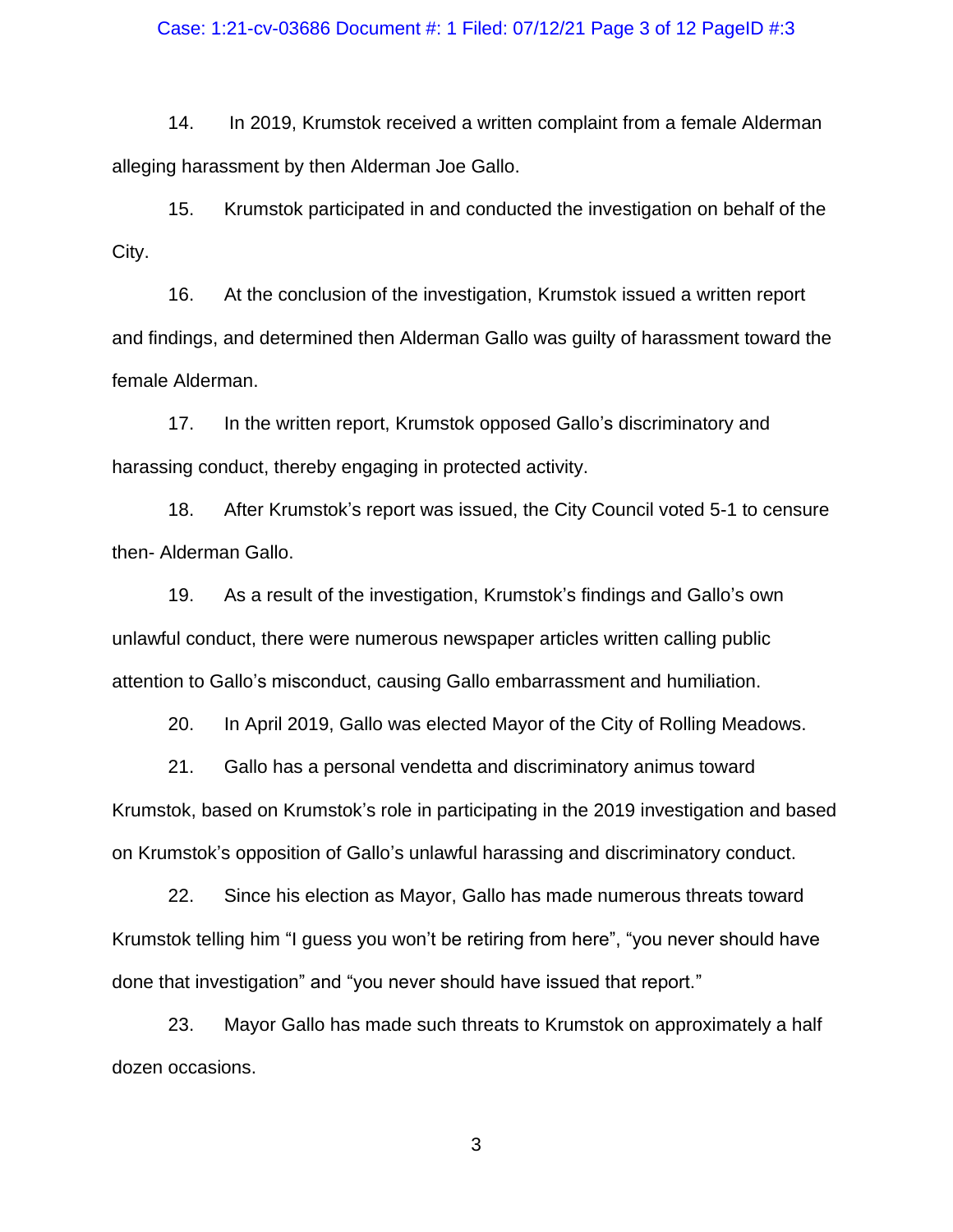#### Case: 1:21-cv-03686 Document #: 1 Filed: 07/12/21 Page 4 of 12 PageID #:4

24. Upon taking office, Gallo has also threatened other City employees, telling them "you'll be gone soon" or "you're not long for this world."

25. On at least two occasions, female employees of the City have complained about Mayor Gallo's treatment of women, complaining that he is condescending, demeaning, and treats them as inferior.

26. On one or more occasions since his election 2019, Krumstok has spoken to the Mayor about his treatment of female employees, thereby opposing unlawful discrimination and engaging in protected activity.

27. On one or more occasions, Krumstok has suggested to the Mayor that the City Code needs to be "beefed up" to strengthen its provisions and prohibitions against unlawful harassment.

28. Since taking office, Mayor Gallo has not initiated any changes to the City Code to strengthen the City's prohibitions against harassment, retaliation and/or unlawful discrimination.

29. Krumstok has engaged in protected activity by discussing with the Mayor his treatment of women and by issuing a report critical of Gallo's harassing conduct toward the female Alderman.

30. On July 8, 2021, Mayor Gallo met with Krumstok late in the day and handed him a "resignation agreement" and advised Krumstok he was being placed on administrative leave effective immediately and was banned from entering City Hall

31. Effective at 4:30 pm on July 8, 2021, Krumstok was required to turn in his keys and is non longer permitted to enter City Hall.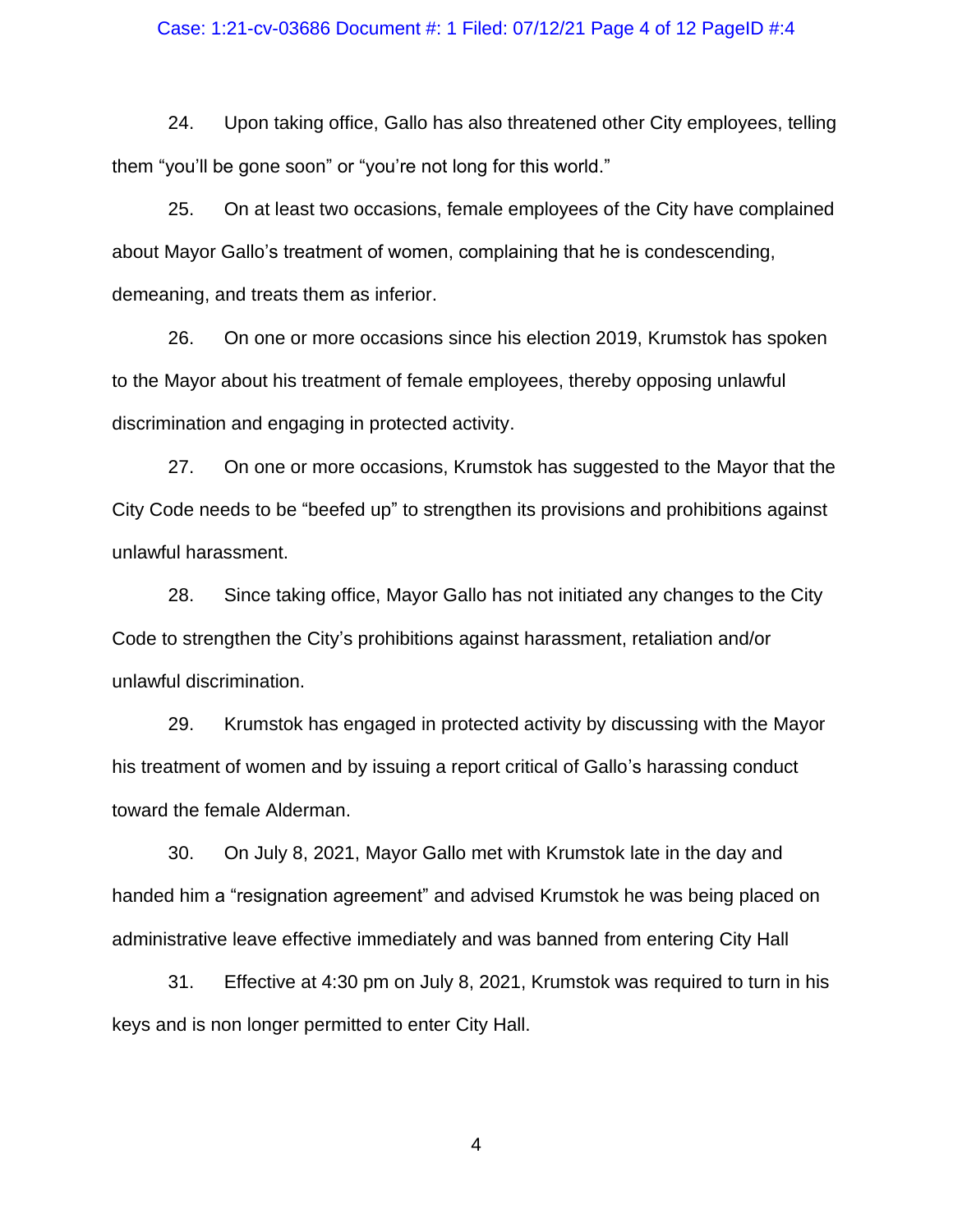#### Case: 1:21-cv-03686 Document #: 1 Filed: 07/12/21 Page 5 of 12 PageID #:5

32. Since that time, Plaintiff has been denied access to his work phone, office and work product as well as his personal effects.

33. In the July 8, 2021 meeting, the Mayor demanded that Krumstok tell the Mayor whether he would agree to resign by Sunday July 11, 2021.

34. In that meeting, the Mayor told Krumstok he wanted Krumstok "gone."

35. In that July 8, 2021 meeting, the Mayor also indicated he had the votes on the City Council to remove Krumstok from his position.

36. Under the Rolling Meadows City Code, only the City Council has the authority to remove the City Manager.

37. Gallo, as Mayor, does not have the legal authority to terminate or remove the City Manager.

38. Gallo, as Mayor does not have the legal authority to suspend the City Manager or to place him on administrative leave.

39. On Friday July 9, 2021, Krumstok was subsequently informed that, if he did not agree by 12:00 PM (noon) on Sunday July 11, 2021 to resign, the Mayor would modify the agenda for the upcoming Board meeting to place an action item seeking Krumstok's removal.

40. Krumstok did not resign.

41. On July 11, 2021 at approximately 4:41 PM, the Deputy City Clerk sent Krumstok and the City Council an email containing a link to an agenda for the Special City Council Meeting to be held July 13, 2021 at 8:00 PM containing an agenda item: " Consideration and Council action regarding the employment of a specific employee of the public body."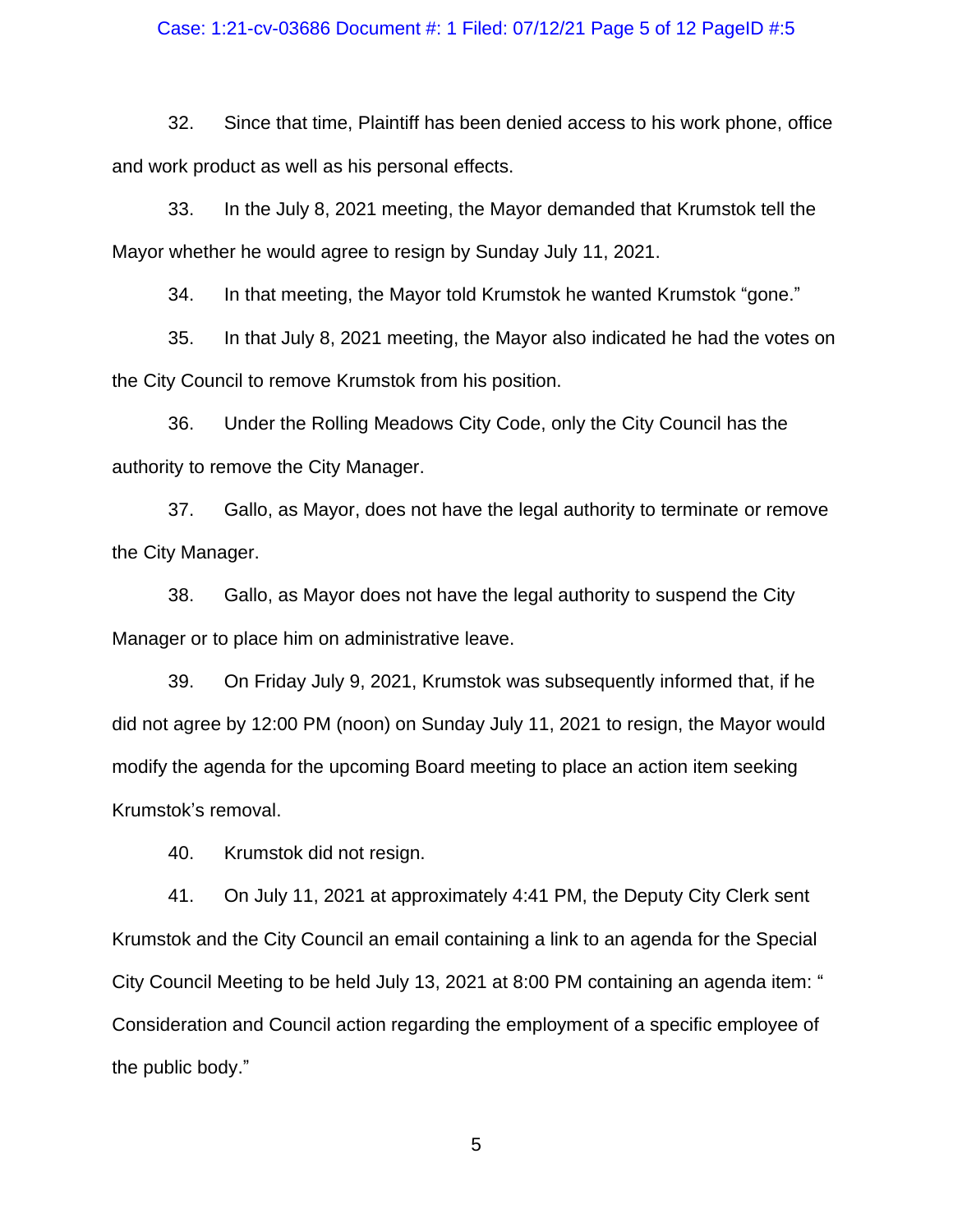#### Case: 1:21-cv-03686 Document #: 1 Filed: 07/12/21 Page 6 of 12 PageID #:6

42. At approximately 4:47 PM on July 11, 2021, the Deputy City Clerk sent Krumstok an email advising him that a police officer would be hand delivering to him a "Special Meeting Notice."

43. On information and belief, on Friday July 9, 2021, and prior to any formal action being taken by the City Council, Mayor Gallo told various department heads and upper-level City employees that Krumstok's "employment has been severed" and that the City "has severed ties" with Krumstok.

44. The City has placed an item on the July 13, 2021 agenda to effect Krumstok's termination.

45. The Mayor's conduct constitutes unlawful retaliation.

### **COUNT I § 1983 MONELL RETALIATION CLAIM (against City)**

46. Plaintiff adopts, realleges and incorporates by reference all of the allegations contained in paragraphs 1-45 as and for this paragraph.

47. Krumstok has a constitutional right to equal protection under the law as guaranteed by the Fifth and Fourteenth Amendments to the United States Constitution.

48. Krumstok has a property interest in his employment.

49. Krumstok had a written contract with the City which does not expire until

March 31, 2022.

50. At all relevant times, the Mayor exceeded the bounds and scope of his legal authority.

51. At all relevant times, the Mayor acted intentionally.

52. At all relevant times, Mayor Gallo had final policy making authority.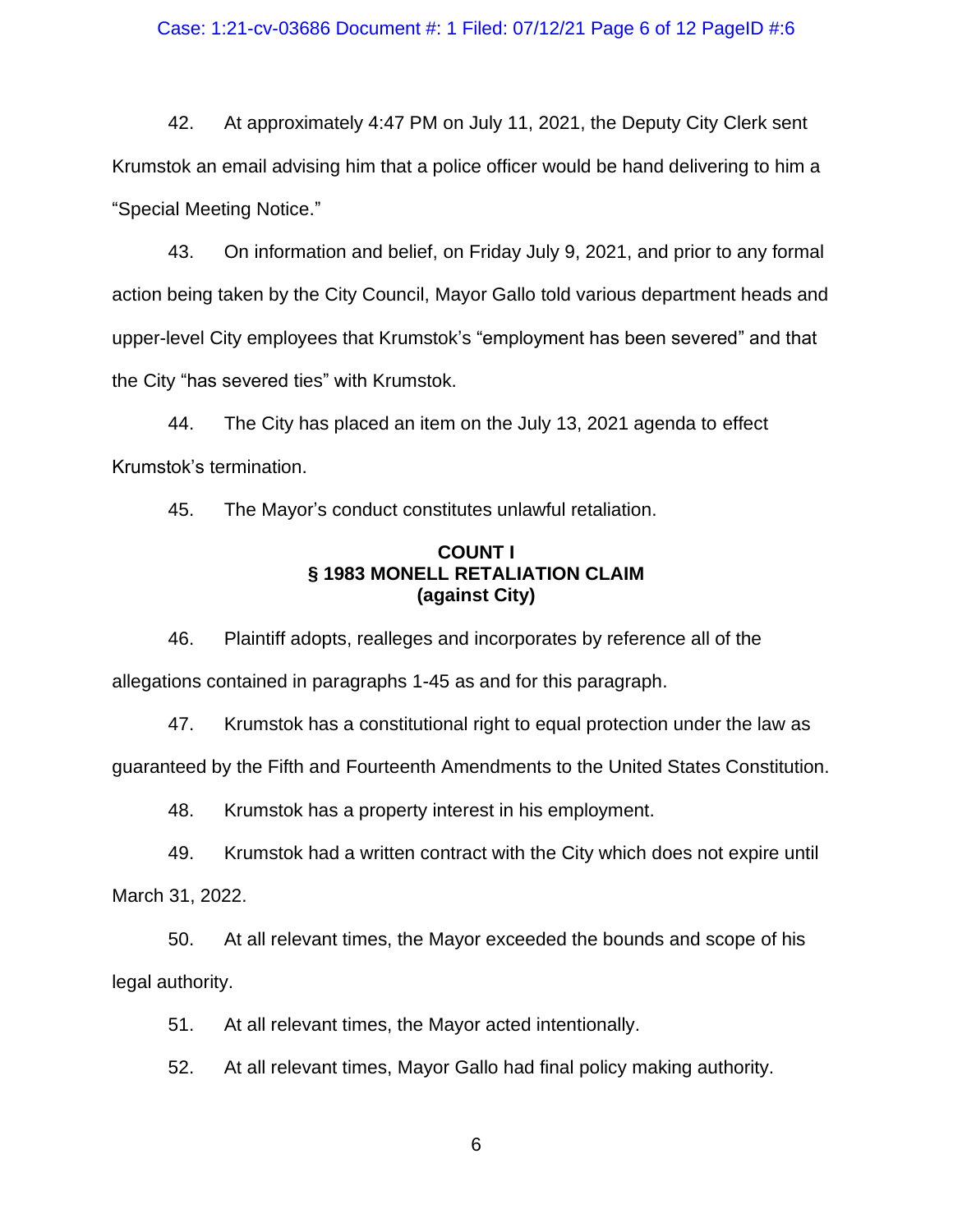53. At all relevant times, Gallo acted under color of law.

54. While Gallo has discriminated and retaliated against Krumstok based on his opposition to, and participation in the investigation of, Gallo's unlawful and discriminatory conduct.

55. Through his conduct, the Mayor created an express policy, custom or practice of discriminating or retaliating against those who oppose unlawful discrimination and/or those who participate in investigations into unlawful conduct.

56. As a direct and proximate result, Krumstok has been and continues to suffer damage, including loss of income, anxiety, humiliation, emotional distress and injury to his reputation and standing in the community.

### **COUNT II § 1983 – RETALIATION (against Gallo)**

57. Plaintiff adopts, realleges and incorporates by reference all of the allegations contained in paragraphs 1-56 as and for this paragraph.

58. At all relevant times, the Mayor abused his official position and exceeded the bounds of his legal authority.

59. The Mayor removed Krumstok from his position without the lawful authority to do so.

60. As a direct and proximate result of Defendants' conduct, Krumstok has suffered and continues to suffer damage, including loss of income, anxiety, humiliation, emotional distress and injury to his reputation and standing in the community.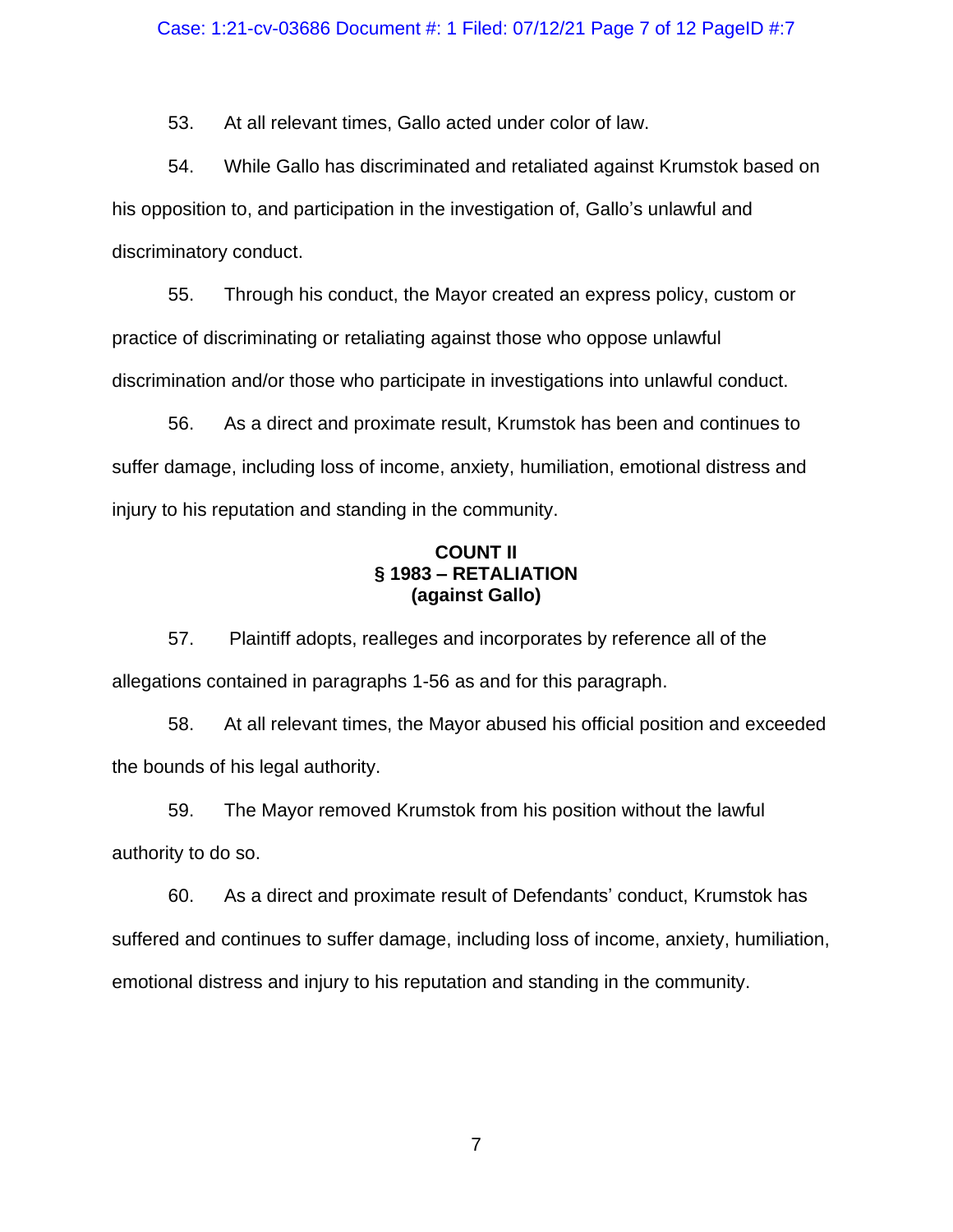# **COUNT III TITLE VII – RETALIATION (against City)**

61. Plaintiff adopts, realleges and incorporates by reference all of the allegations contained in paragraphs 1-60 as and for this paragraph.

62. Prior to filing this Complaint, Plaintiff filed a Charge of Discrimination with the EEOC and IDHR and has requested a Right to Sue letter based on the filing of this Complaint.

63. Defendants retaliated against Krumstok based on his having engaged in protected activity.

64. Krumstok has suffered a materially adverse employment action.

65. As a direct and proximate result of Defendants' conduct, Krumstok has suffered and continues to suffer damage, including loss of income, anxiety, humiliation, emotional distress and injury to his reputation and standing in the community.

## **COUNT IV TITLE VII – RELIGIOUS DISCRIMINATION (against City)**

66. Plaintiff adopts, realleges and incorporates by reference all of the allegations contained in paragraphs 1-65 as and for this paragraph.

67. Plaintiff is Jewish.

68. On several occasions, Plaintiff has advised Mayor Gallo that he would be taking a day off to celebrate a Jewish holiday, Gallo would respond "Oh! Another Jewish holiday?" or "just another Jewish holiday" or "another Jewish holiday already?" or make other similar anti-Semitic remarks and would comment on the number of Jewish holidays that occur during the work-week.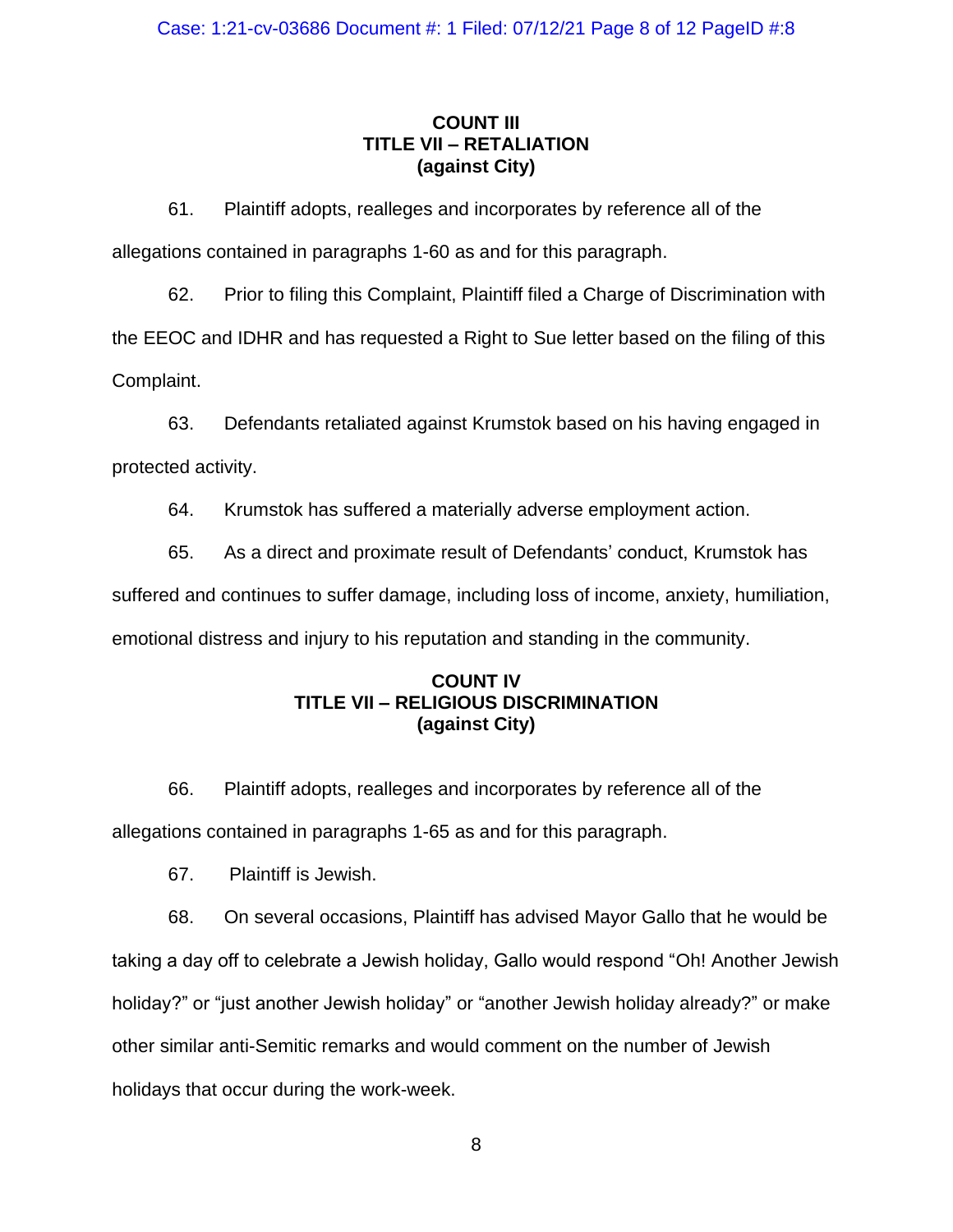#### Case: 1:21-cv-03686 Document #: 1 Filed: 07/12/21 Page 9 of 12 PageID #:9

69. Complainant used compensatory or vacation time to take days off to

celebrate religious holidays.

70. Gallo has treated Krumstok differently than non-Jewish employees.

71. As a direct and proximate result Plaintiff has been damaged.

## **COUNT V §1983 – RELIGIOUS DISCRIMINATION (against City & Gallo)**

72. Plaintiff adopts realleges and incorporates by reference paragraphs 1 - 71 as and for this paragraph.

73. Plaintiff is a member of a protected class, Jewish, based on his religion.

74. Defendants have discriminated against plaintiff based on his religion and have subjected him to anti-Semitic remarks.

75. Defendants have denied Plaintiff equal protection as a member of the protected class.

76. As a direct and proximate result, plaintiff has been damaged.

### **COUNT VI IHRA - RETALIATION** (against City)

77. Plaintiff adopts, realleges and incorporates by reference all of the

allegations contained in paragraphs 1-76 as and for this paragraph.

78. Defendant City is an "employer" within the meaning of the Illinois Human Rights Act.

79. Defendants engaged in an illegal employment practice by retaliating against Plaintiff.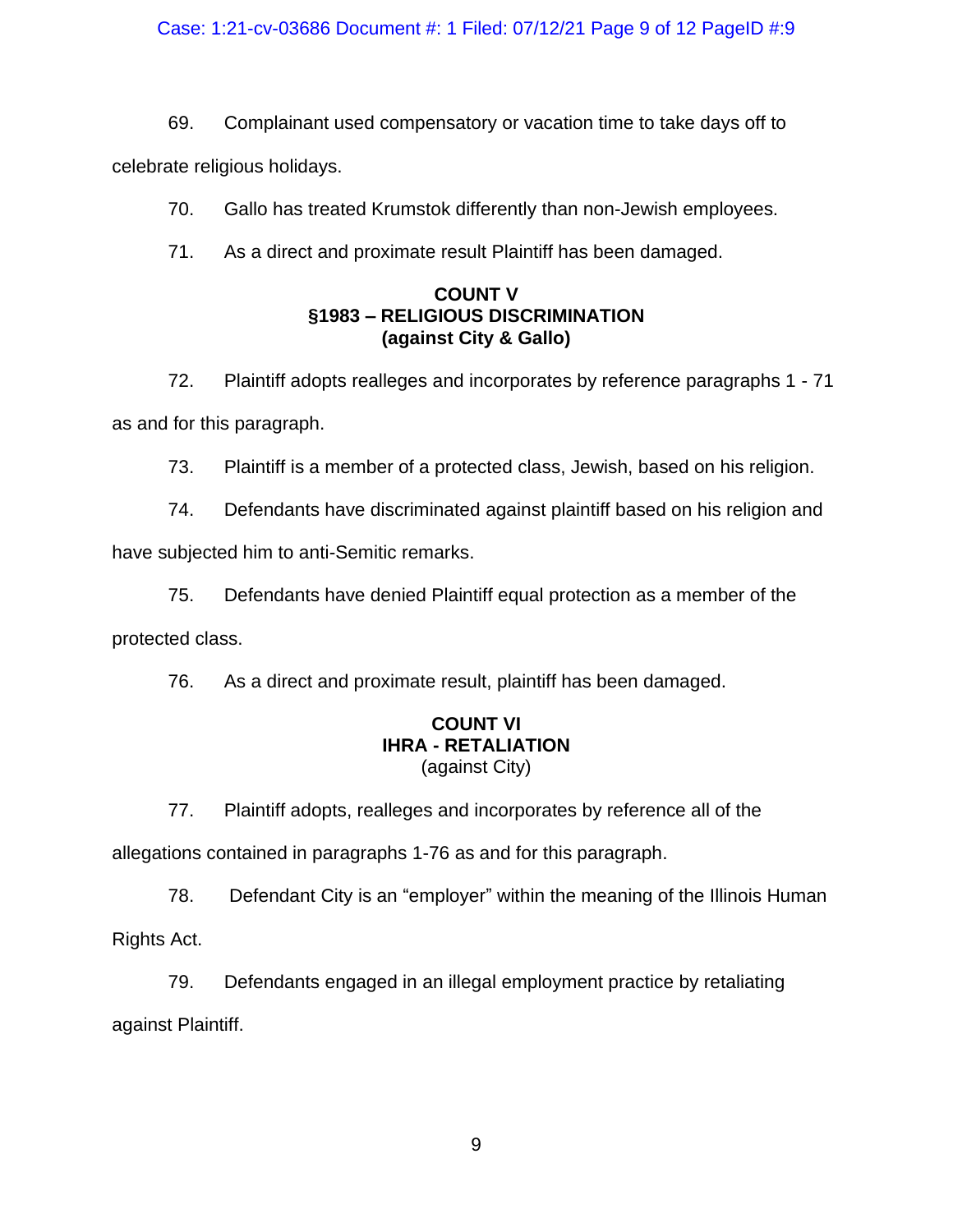Case: 1:21-cv-03686 Document #: 1 Filed: 07/12/21 Page 10 of 12 PageID #:10

80. As a direct and proximate result of Defendants' conduct, Krumstok has suffered and continues to suffer damage, including loss of income, anxiety, humiliation, emotional distress and injury to his reputation and standing in the community.

## **COUNT VII IHRA – RELIGIOUS DISCRIMINATION (against City)**

81. Plaintiff adopts, realleges and incorporates by reference all of the

allegations contained in paragraphs 1-80 as and for this paragraph.

82. Defendants have discriminated against plaintiff on the basis of his religion.

83. As a direct and proximate result, plaintiff has been damaged.

# **PRAYER FOR RELIEF**

WHEREFORE, the Plaintiffs request that this Court:

A. Enter a declaratory judgment that defendants' acts and conduct are in violation of Plaintiffs' rights under the Fifth & Fourteenth Amendments to the United States Constitution, as well as in violation of Illinois state law;

B. Permanently enjoin defendant from continuing to violate Plaintiffs' constitutional rights, by ordering that the Defendants:

1) reinstate Plaintiffs to his position as City Manager;

2) restore Plaintiffs' seniority, salary, benefits and pension contributions;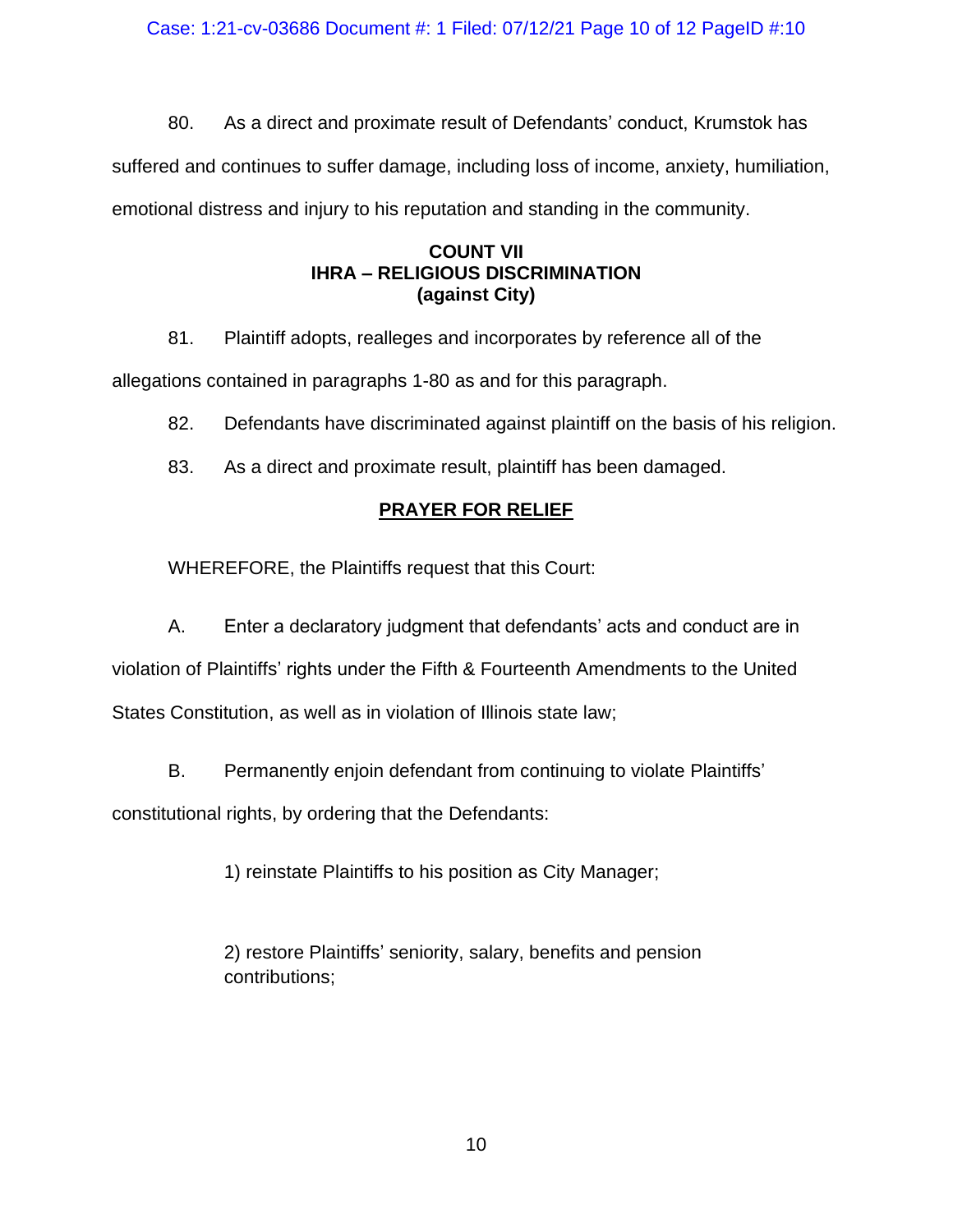- C. Award Plaintiffs their lost past and future wages and benefits;
- D. Award Plaintiffs front pay, if appropriate;
- E. Award Plaintiffs appropriate compensatory damages;
- E. Award Plaintiffs punitive damages (against Gallo only);
- G. Award Plaintiffs prejudgment interest;
- H. Award Plaintiffs reasonable attorneys' fees and costs of litigation; and
- I. Grant such other relief as is just and necessary.

# **PLAINTIFF DEMANDS A JURY TRIAL**

Pursuant to Rule 38(b) of the Federal Rules of Civil Procedure, Plaintiffs demand a trial by jury of all issues so triable in the matter.

# **PLAINTIFF DEMANDS A TRIAL BY JURY**

Respectfully submitted, HUNT & ASSOCIATES, P.C.

By:*/s/ Keith L. Hunt (electronic signature*) An Attorney for Plaintiffs

Keith L. Hunt Bradley E. Faber Delaney A. Hunt Hunt & Associates, P.C. 2275 Half Day Rd. Suite 126 Bannockburn, Illinois 60015 (312) 558-1300 [khunt@huntassoclaw.com](mailto:khunt@huntassoclaw.com) [bfaber@huntassoclaw.com](mailto:bfaber@huntassoclaw.com) dhunt@huntassoclaw.com